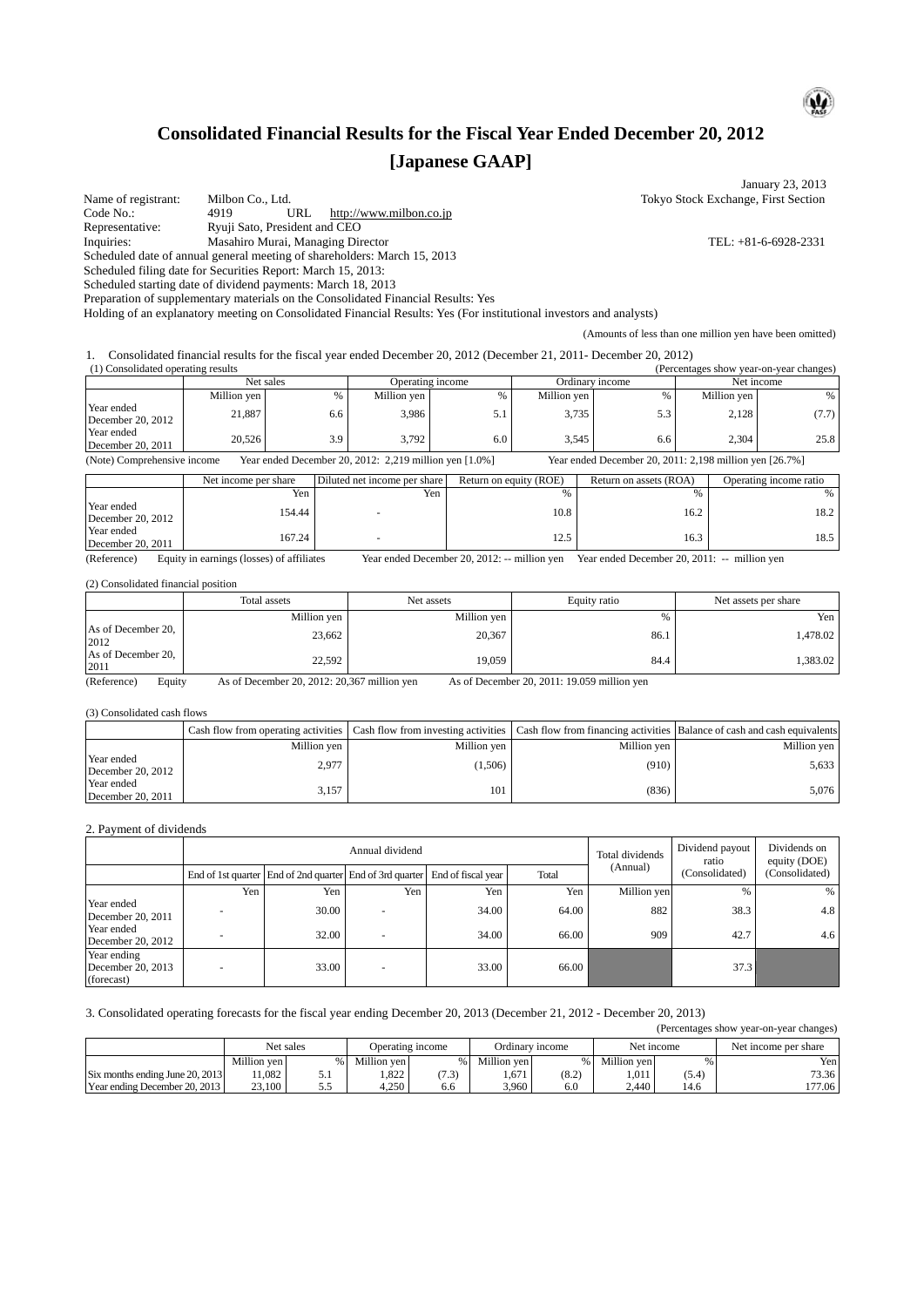\*Notes

(1) Significant changes in subsidiaries during the period

(changes in specified subsidiaries accompanied by changes in the scope of consolidation) : Yes<br>w: 1 company (Company name: MILBON (THAILAND) CO., LTD.) Exclude: 0 companies (Company name: )

New: 1 company (Company name: MILBON (THAILAND) CO., LTD.)

(2) Changes in accounting policies, changes in accounting estimates and retrospective restatements

| 1) Changes in accounting policies due to amendment to the      |        |
|----------------------------------------------------------------|--------|
| accounting standards, etc.                                     | $Y$ es |
| 2) Changes in accounting policies other than those in 1) above | : None |
| 3) Changes in accounting estimates                             | : None |
| 4) Retrospective restatements                                  | : None |

(3) Number of shares issued (common stock)

| 1) Number of shares issued at the end of the period  | Year ended          | 13,798,848 shares | Year ended        | 13,798,848 shares |
|------------------------------------------------------|---------------------|-------------------|-------------------|-------------------|
| (including treasury stock)                           | December 20, 2012   |                   | December 20, 2011 |                   |
| 2) Number of treasury stock at the end of the period | Year ended          | 18,716 shares     | Year ended        | 17,728 shares     |
|                                                      | December 20, 2012   |                   | December 20, 2011 |                   |
| 3) Average number of shares during the period        | Year ended          | 13,780,535 shares | Year ended        | 13,782,010 shares |
|                                                      | December 20, $2012$ |                   | December 20, 2011 |                   |

(Reference) Summary of non-consolidated operating results

1. Non-consolidated financial results for the fiscal year ended December 20, 2012 (December 21, 2011- December 20, 2012)

| (1) Non-consolidated operating results |                               |     |                 |     |             |            | (Percentages show year-on-year changes) |       |
|----------------------------------------|-------------------------------|-----|-----------------|-----|-------------|------------|-----------------------------------------|-------|
|                                        | Net sales<br>Operating income |     | Ordinary income |     |             | Net income |                                         |       |
|                                        | Million yen                   |     | Million yen     |     | Million yen | %          | Million yen                             | %     |
| Year ended<br>December 20, $2012$      | 21.403                        | 5.9 | 4.015           | 3.6 | 3.761       | 3.8        | 2.153                                   | (9.3) |
| Year ended<br>December $20.2011$       | 20.218                        | 4.0 | 3.875           | 37  | 3.623       | 3.         | 2.374                                   | 16.1  |

|                                 | Net income per share | Diluted net income per share |
|---------------------------------|----------------------|------------------------------|
|                                 | Yen                  | Yen                          |
| Year ended<br>December 20, 2012 | 156.29               | -                            |
| Year ended<br>December 20, 2011 | 172.31               | ۰                            |

(2) Non-consolidated financial position

|                            | Total assets | Net assets  | Equity ratio | Net assets per share |
|----------------------------|--------------|-------------|--------------|----------------------|
|                            | Million yen  | Million yen | %            | Yen                  |
| As of December 20,<br>2012 | 24,175       | 20,969      | 86.7         | 1.521.72             |
| As of December 20,<br>2011 | 23,116       | 19,650      | 85.0         | 1.425.90             |

(Reference) Equity As of December 20, 2012: 20,969 million yen As of December 20, 2011: 19,650 million yen

#### 2. Non-consolidated operating forecasts for the fiscal year ending December 20, 2013 (December 21, 2012 - December 20, 2013)

|                                    |             |           |             |                 |             |            | (Percentages show year-on-year changes) |
|------------------------------------|-------------|-----------|-------------|-----------------|-------------|------------|-----------------------------------------|
|                                    |             | Net sales |             | Ordinary income |             | Net income | Net income per share                    |
|                                    | Million yen | %         | Million ven |                 | Million ven | %          | Yen I                                   |
| Six months ending June 20,<br>2013 | 10,789      | 4.5       | .769        | (4.7)           | 1,107       | 0.5        | 80.34                                   |
| Year ending December 20,<br>2013   | 22.416      | 4.7       | 4.100       | 9.0             | 2,580       | 19.8       | 187.22                                  |

\*Indication of the status of execution of audit procedures

As these financial results are not subject to audit procedures pursuant to the Financial Instruments and Exchange Act, said audit procedures were not completed at the time of disclosure of this report.

\*Explanation on the appropriate use of operating forecasts and other special instructions

Operating forecasts and other statements regarding the future presented in these materials are based on information currently available and certain assumptions deemed to be reasonable, and actual performance may differ substantially due to various factors. For notes on the use of preconditions of operating forecasts and the use of operating forecasts, refer to "1. Operating results (1) Analysis of operating results" on page 2 of the supplementary materials.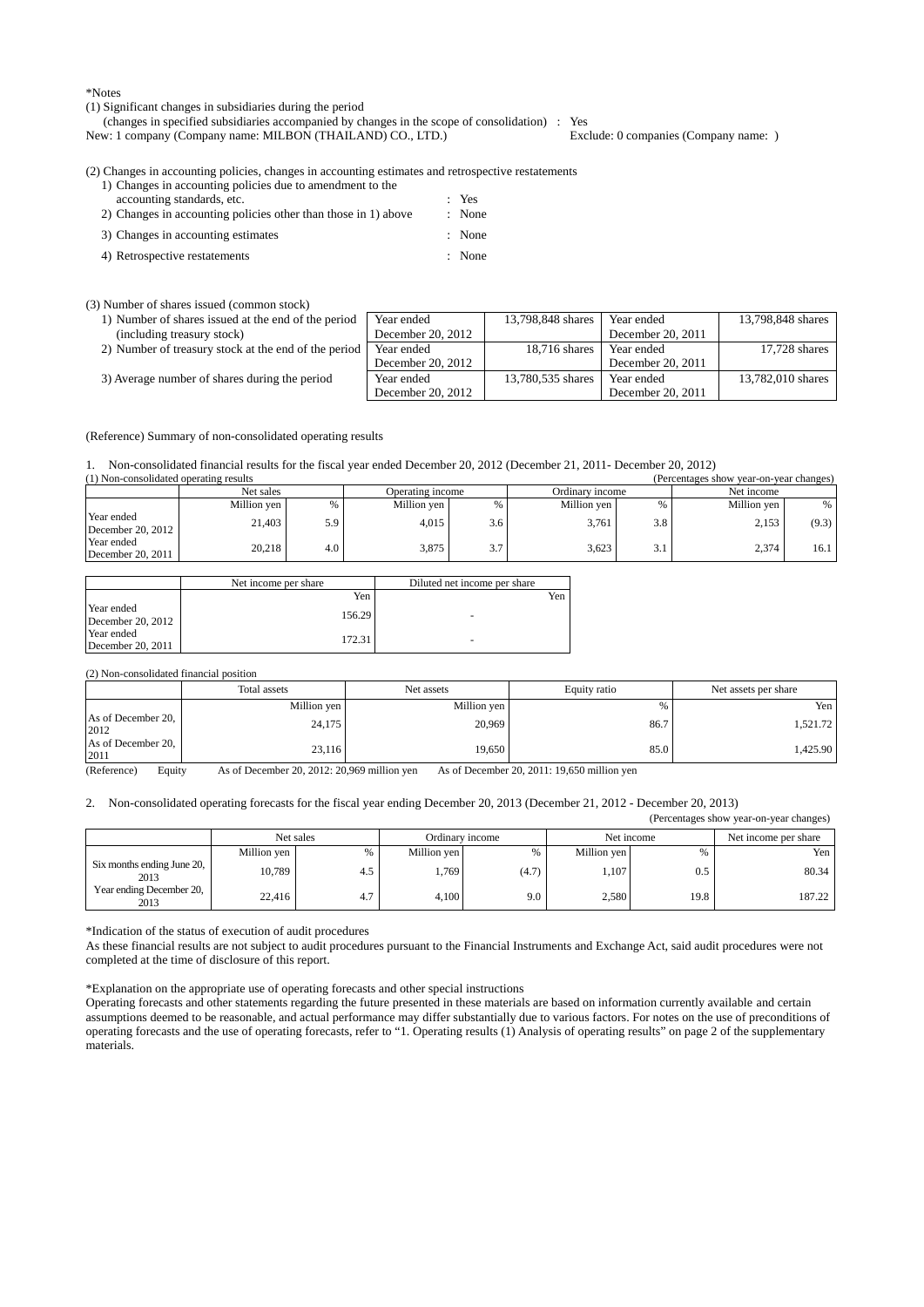# Contents of supplementary materials

| (1) |                                                                                                                          |
|-----|--------------------------------------------------------------------------------------------------------------------------|
| (2) |                                                                                                                          |
| (3) |                                                                                                                          |
| (4) |                                                                                                                          |
|     |                                                                                                                          |
|     |                                                                                                                          |
| (1) |                                                                                                                          |
| (2) |                                                                                                                          |
| (3) |                                                                                                                          |
| 4.  |                                                                                                                          |
| (1) |                                                                                                                          |
| (2) |                                                                                                                          |
| (3) |                                                                                                                          |
| (4) |                                                                                                                          |
|     | Basic policy on the distribution of profit and dividends for the fiscal year under review and the following fiscal year4 |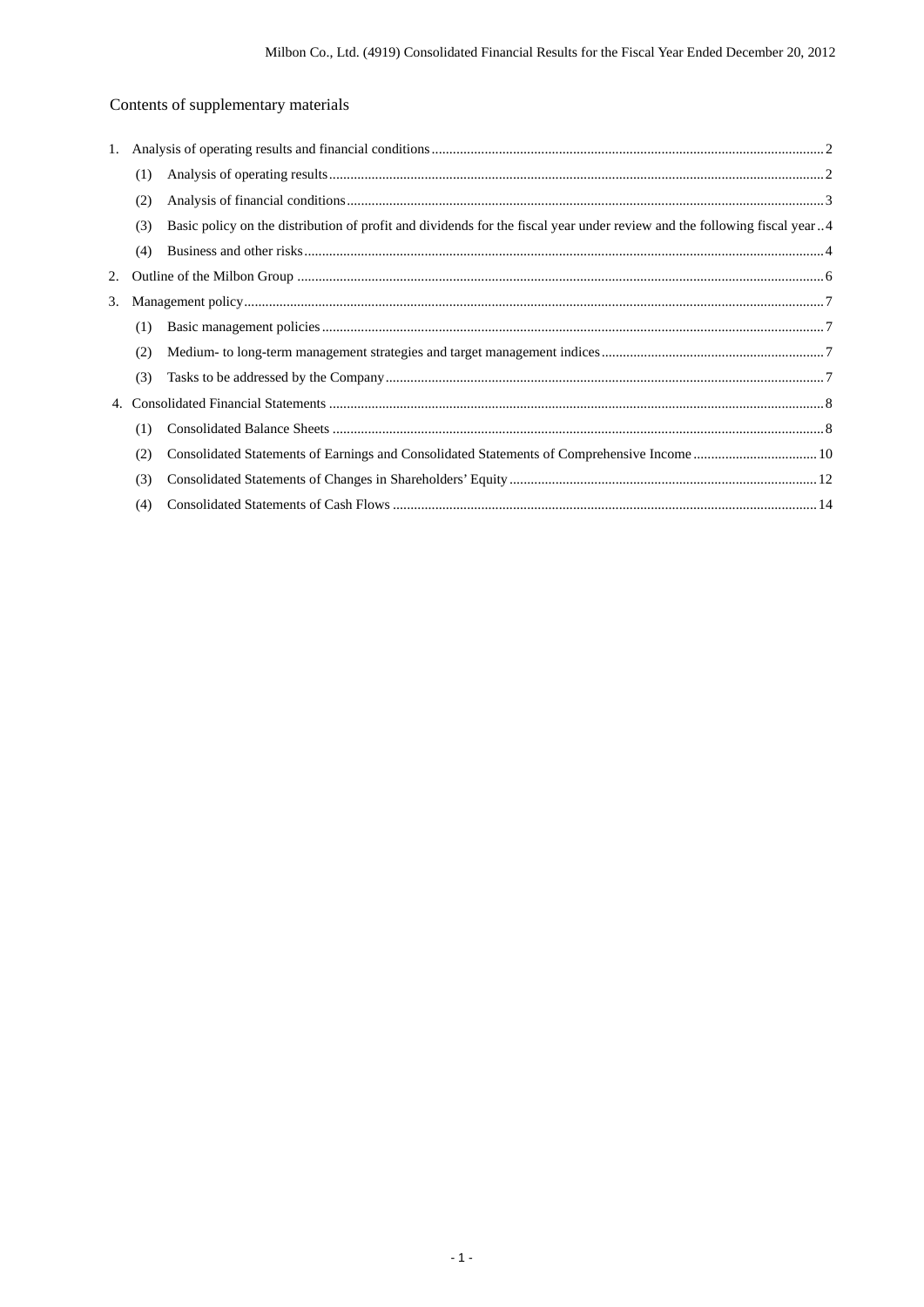### 1. Analysis of operating results and financial conditions

- (1) Analysis of operating results
- 1) Operating results for the consolidated fiscal year under review

During the consolidated fiscal year under review, our nation's economy continued to be enveloped in uncertainty, despite signs of moderate recovery backed by earthquake reconstruction demand, as deflation continued and the economies of Europe and the emerging countries slowed down. The climate in the beauty industry also remained harsh.

Under such circumstances, the Milbon Group promoted initiatives in order for salons to realize sustainable growth as well as increased revenues and profits, under the theme of "Nurturing 'personal production capabilities' that meet diverse value and supporting 'an increase in yearly usage amounts per customer.'" By aligning ourselves with women's perspectives and focusing our efforts on improving hairstyle designs / hairstyle menus / take-home products, which would lead to increased yearly usage amounts per customer, and reinforcing the training systems and organizational capacities of the salons, which would be instrumental in fostering designers with "personal production capabilities," we have been able to achieve our targets for both consolidated net sales and every multiple-step income, namely gross profit, operating income, ordinary income, income before income taxes, and net income.

Consolidated net sales during the consolidated fiscal year under review increased by 1,360 million yen to 21,887 million yen (up 6.6% year-on-year). This was primarily due to the strong sales of DEESSE'S Elujuda, leave-in treatment which was launched in February and AUJUA, premium hair-care products, in the hair-care product category; and the expanded sales of permanent and semi-permanent hair coloring products; "Ordeve Beaute," product line specialized for gray hair and "Pearl and Whity Line and Melty Line," additional color lines for hair coloring brand "Ordeve," which were launched in February and September in the hair coloring product category. Favorable sales growth of the overseas subsidiaries thanks to the proactive educational activities conducted in the salons was another factor of the increase.

Selling, general and administrative expenses increased by 10.4% over the previous year to 10,847 million yen, as a result of sales promotion expenses of new products and personnel expenses exceeding the previous year levels. Operating income increased by 194 million yen to 3,986 million yen (up 5.1% year-on-year) and ordinary income also increased by 189 million yen to 3,735 million yen (up 5.3% year-on-year). Net income decreased by 176 million yen to 2,128 million yen (down 7.7% year-on-year), as a result of having reported insurance income under extraordinary income in the previous year. However, if we were to eliminate the effects of insurance income, then net income would have increased by 6.0% year-on-year.

Breakdown of net sales by product category and breakdown of net sales into domestic and overseas sales are shown below:

| [Breakdown of consolidated net sales by product category] |                                      |              |                                                   |              |                        | (Unit: Million yen) |
|-----------------------------------------------------------|--------------------------------------|--------------|---------------------------------------------------|--------------|------------------------|---------------------|
| <b>Product Category</b>                                   | Previous Consolidated<br>Fiscal Year |              | <b>Current Consolidated</b><br><b>Fiscal Year</b> |              | Increase<br>(Decrease) | Percentage          |
|                                                           | Amount                               | Ratio $(\%)$ | Amount                                            | Ratio $(\%)$ | Amount                 | Change $(\%)$       |
| Hair care products                                        | 10.398                               | 50.7         | 11.069                                            | 50.6         | 670                    | 6.4                 |
| Hair coloring products                                    | 7.987                                | 38.9         | 8.820                                             | 40.3         | 832                    | 10.4                |
| Permanent wave products                                   | 1.816                                | 8.8          | 1.678                                             | 7.7          | (137)                  | (7.6)               |
| Others                                                    | 323                                  | 1.6          | 318                                               | 1.4          | (4)                    | (1.5)               |
| Total                                                     | 20,526                               | 100.0        | 21,887                                            | 100.0        | 1,360                  | 6.6                 |

| [Breakdown of net sales into domestic and overseas sales] |                                      |              |                                                   |              |                        | (Unit: Million yen) |
|-----------------------------------------------------------|--------------------------------------|--------------|---------------------------------------------------|--------------|------------------------|---------------------|
|                                                           | Previous Consolidated<br>Fiscal Year |              | <b>Current Consolidated</b><br><b>Fiscal Year</b> |              | Increase<br>(Decrease) | Percentage          |
|                                                           | Amount                               | Ratio $(\%)$ | Amount                                            | Ratio $(\%)$ | Amount                 | Change $(\%)$       |
| Domestic sales                                            | 19.323                               | 94.1         | 20.482                                            | 93.6         | 1,159                  | 6.0                 |
| Overseas sales                                            | 1.202                                | 5.9          | 1.404                                             | 6.4          | 201                    | 16.7                |
| Total                                                     | 20,526                               | 100.0        | 21,887                                            | 100.0        | 1,360                  | 6.6                 |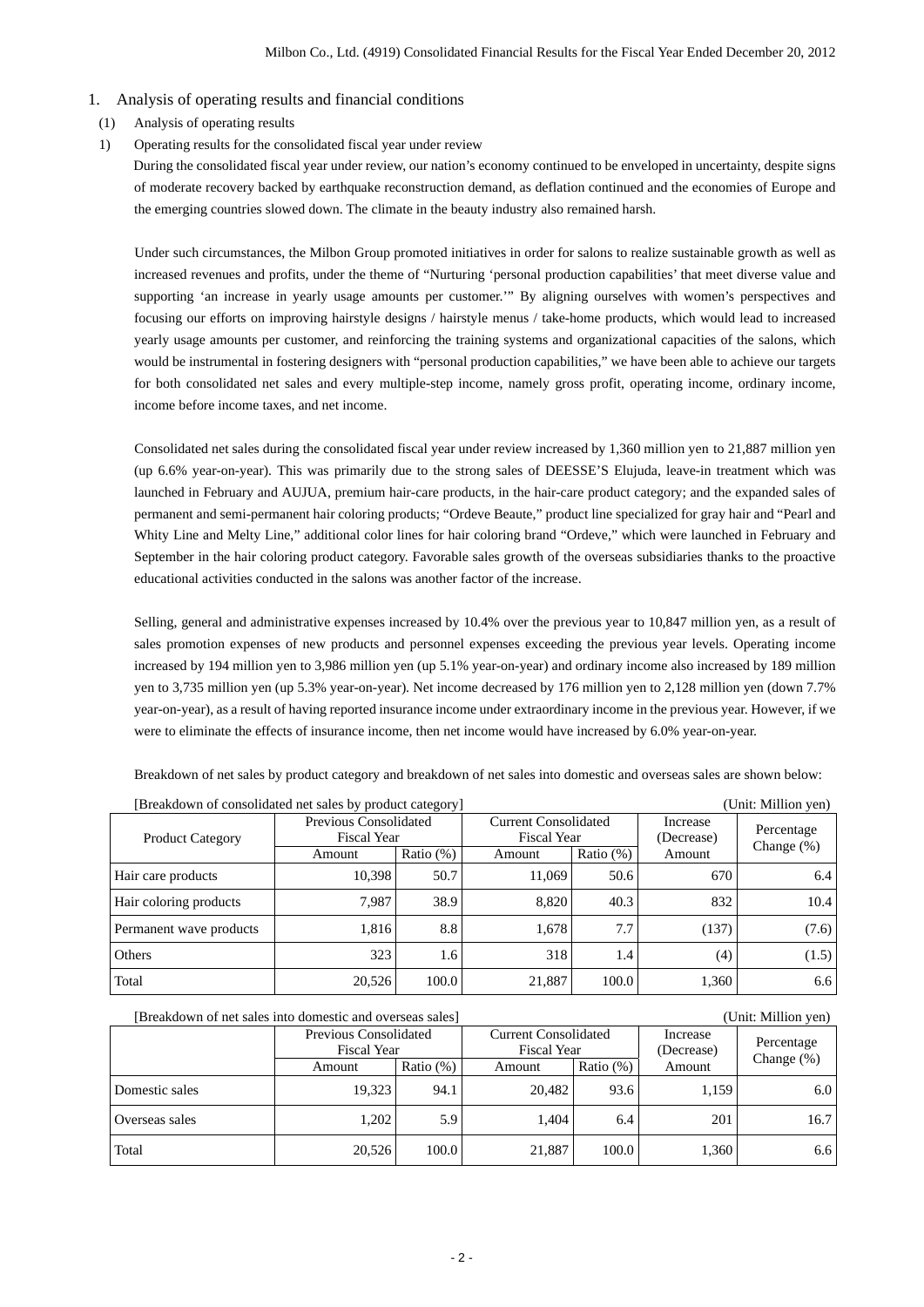#### 2) Outlook for fiscal 2013

In terms of the domestic economic environment, while some relief is expected from the appreciating yen following the change in administration, uncertainty about the future continues to persist. In the beauty industry, amid the harsh business climate, customers in their 30's and 40's have come to make up roughly half of the clientele of our partner salons and there has been a marked increase in yearly usage amounts per customer.

Under these circumstances, the Milbon Group has been changing its awareness of mature women who make up its clientele, and being fully aware of the importance of creating new value, has been promoting initiatives intended for salons under the slogan of "Promotion of Age Beauty Innovation, in which professional designers answer to the new values held by mature women."

The full-fledged, nationwide campaign in which hair designers market genuine organic products will commence from fiscal 2013, and we hope to capture new customers for our salons and contribute to their increased sales and income.

In terms of global expansion, we have commenced trial sales in Thailand, Malaysia, Vietnam and Turkey, and we have begun preparations to start operations at our Thai plant in fiscal 2014. We have also dispatched employees and commenced field surveys in Indonesia.

As a result of these efforts, the Company expects consolidated net sales of 23,100 million yen (up 5.5% year-on-year), consolidated operating income of 4,250 million yen (up 6.6% year-on-year), consolidated ordinary income of 3,960 million yen (up 6.0% year-on-year), and consolidated net income of 2,440 million yen (up 14.6% year-on-year).

#### (2) Analysis of financial conditions

1) Assets, liabilities and net assets

Total assets at the end of the current consolidated fiscal year increased by 1,069 million yen compared to the end of the previous consolidated fiscal year to 23,662 million yen.

Current assets increased by 982 million yen compared to the end of the previous consolidated fiscal year to 11,599 million yen. This was mainly due to the increase in cash and deposits by 986 million yen.

Noncurrent assets increased by 86 million yen compared to the end of the previous consolidated fiscal year to 12,062 million yen.

Current liabilities decreased by 230 million yen compared to the end of the previous consolidated fiscal year to 3,097 million yen. This was due mainly to the decrease in income taxes payable by 369 million yen.

Noncurrent liabilities decreased by 7 million yen from the end of the previous consolidated fiscal year to 197 million yen.

Net assets increased by 1,307 million yen compared to the end of the previous consolidated fiscal year to 20,367 million yen. This was due mainly to the increase of 1,218 million yen in retained earnings.

As a result, equity ratio changed from 84.4% at the end of the previous consolidated fiscal year to 86.1%. Net assets per share based on total outstanding shares as of the end of the current consolidated fiscal year increased from 1,383.02 yen per share at the end of the previous consolidated fiscal year to 1,478.02 yen per share.

#### 2) Cash flows

Cash and cash equivalents (hereinafter "net cash") at the end of the current consolidated fiscal year increased by 556 million yen compared to the end of the previous consolidated fiscal year to 5,633 million yen, as a result of using the net cash provided by operating activities for the payment of income taxes and the payment of dividends.

(Cash flows from operating activities)

Net cash provided by operating activities amounted to 2,977 million yen. This was mainly the result of posting 3,584 million yen in income before income taxes and minority interests, depreciation and amortization of 952 million yen and 1,805 million yen in income taxes paid.

(Cash flows from investing activities)

Net cash used in investing activities amounted to 1,506 million yen. This was mainly the result of the purchase of property, plant and equipment of 687 million yen, purchase of intangible assets of 176 million yen and payments into time deposits of 424 million yen.

(Cash flows from financing activities)

Net cash used in financing activities amounted to 910 million yen. This was mainly the result of the cash dividends paid to shareholders of 908 million yen.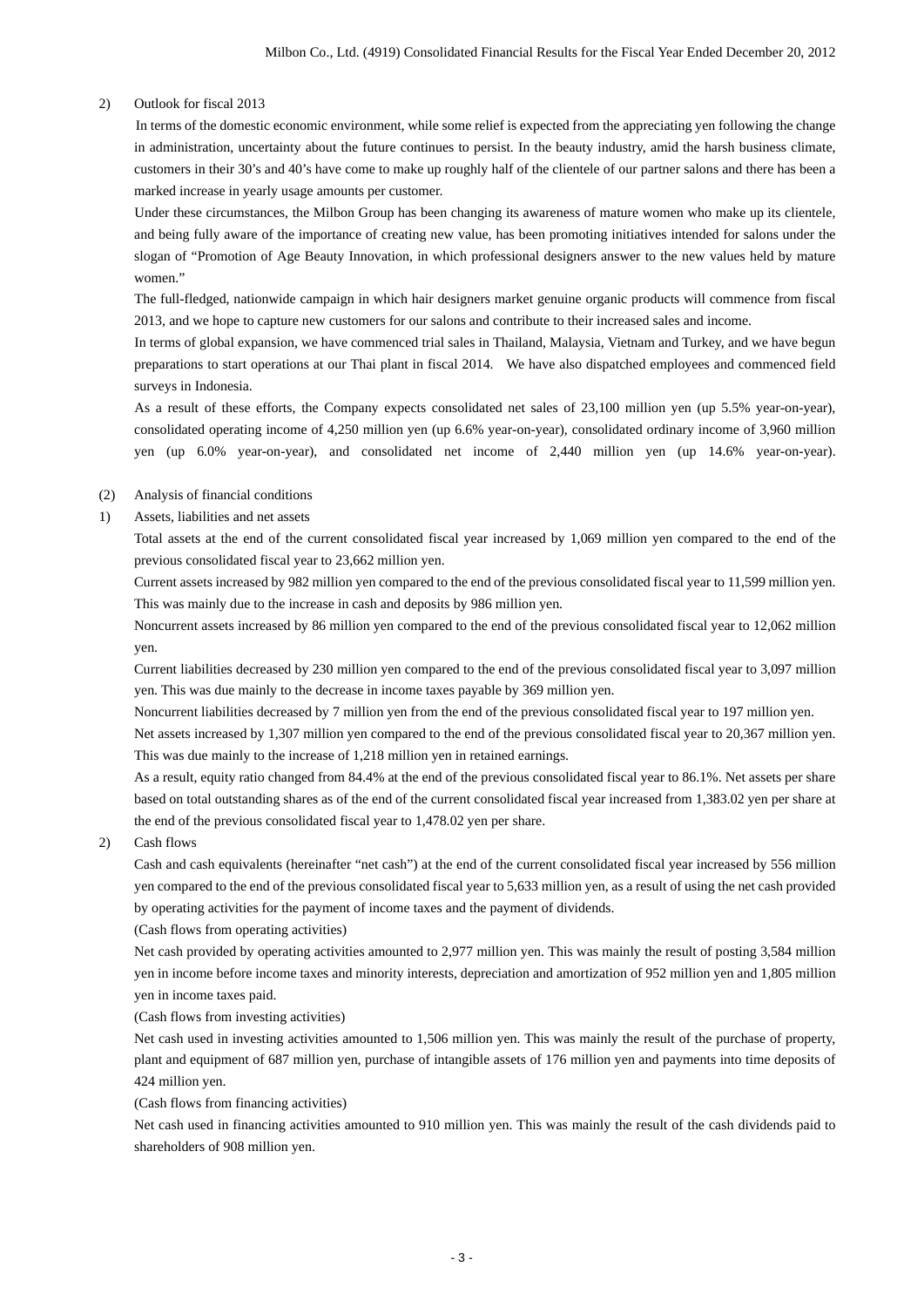#### (Reference) Cash flow-related indicators

|                                                     | Year ended<br>December 20,<br>2008 | Year ended<br>December 20,<br>2009 | Year ended<br>December 20.<br>2010 | Year ended<br>December 20,<br>2011 | Year ended<br>December 20.<br>2012 |
|-----------------------------------------------------|------------------------------------|------------------------------------|------------------------------------|------------------------------------|------------------------------------|
| Equity ratio $(\%)$                                 | 79.9                               | 81.8                               | 84.9                               | 84.4                               | 86.1                               |
| Equity ratio based on market<br>value $(\%)$        | 154.0                              | 125.6                              | 131.4                              | 146.03                             | 163.76                             |
| Interest-bearing debt to cash<br>flows ratio $(\%)$ | 4.7                                | 2.8                                | 3.3                                | 2.6                                | 2.7                                |
| Interest-coverage ratio (times)                     | 1,303.1                            | 3,282.8                            |                                    |                                    |                                    |

(Notes) Equity ratio: Shareholders' equity/total assets

Equity ratio based on market value: Total market capitalization/total assets

Interest-bearing debt to cash flows ratio: Interest-bearing debt/cash flows

Interest-coverage ratio: Cash flows/interest payments

- All of the figures in the aforementioned indices were calculated on a consolidated basis.
- \* Total market capitalization was calculated by multiplying the closing stock price at the end of the period by the total number of outstanding shares at the end of the period (excluding treasury stock).
- Cash flows were shown as an operating cash flow in the consolidated statements of cash flows.
- \* Interest-bearing debt refers to all debt posted in the consolidated balance sheets upon which interest is paid. The amount of interest paid in the consolidated statements of cash flows was treated as an interest payment in the calculations above.
- (3) Basic policy on the distribution of profit and dividends for the fiscal year under review and the following fiscal year

The Milbon Group considers the returning of profits to shareholders as an important management issue and makes it a basic policy to pay dividends in accordance with its operating results, while enhancing its business structure by maintaining internal reserves to the end of improving its earnings in the future. In addition, interim dividends are determined at the Board of Directors meetings and year-end dividends at the general meeting of shareholders, and it is the Group's basic policy to pay dividends twice every fiscal year.

For the current consolidated fiscal year, upon comprehensively taking into account factors including our financial position and profit levels, we have decided to pay an interim dividend of 32 yen per share, and a year-end dividend of 34 yen per share, for a total annual dividend of 66 yen per share, which represents an increase of 2 yen per share compared to the previous fiscal year. For the following fiscal year, we plan to pay an annual dividend of 66 yen per share, which is equal to the annual dividend for the current consolidated fiscal year.

Internal reserves are used for capital expenditures required for the medium- to long-term expansion of our business as well as R&D investments, to the end of enhancing our business structure.

(4) Business and other risks

Risks that could potentially affect the operating results, stock price and financial position of the Milbon Group include the following. The future risks identified in this section are based on assessments made by the Company as of the end of the consolidated fiscal year under review. The Group recognizes the possibility of these risk events actually occurring and has prepared policies to prevent and avert such risks and take appropriate measures to minimize the impact of such risks when they do occur.

1) Risks associated with global expansion

The Milbon Group is aggressively expanding its business into the overseas markets. Global expansion entails risks relating to intellectual property rights including counterfeit goods, unforeseeable changes in laws and regulations, and risks of social unrest due to terrorism, war and other factors. Such risks could have a major impact on the Group's operating results and financial position.

2) Information security

The Milbon Group has taken various measures to protect information assets including customers' personal information and confidential information. However, unforeseeable events, such as the leakage of information due to unauthorized access, could have a major impact on the Group's operating results and financial position.

3) Risks associated with debt collection

The Milbon Group deliberates and records necessary reserves upon regularly reviewing its business partners from both quantitative and qualitative perspectives and in terms of collection status. However, deterioration in the business partner's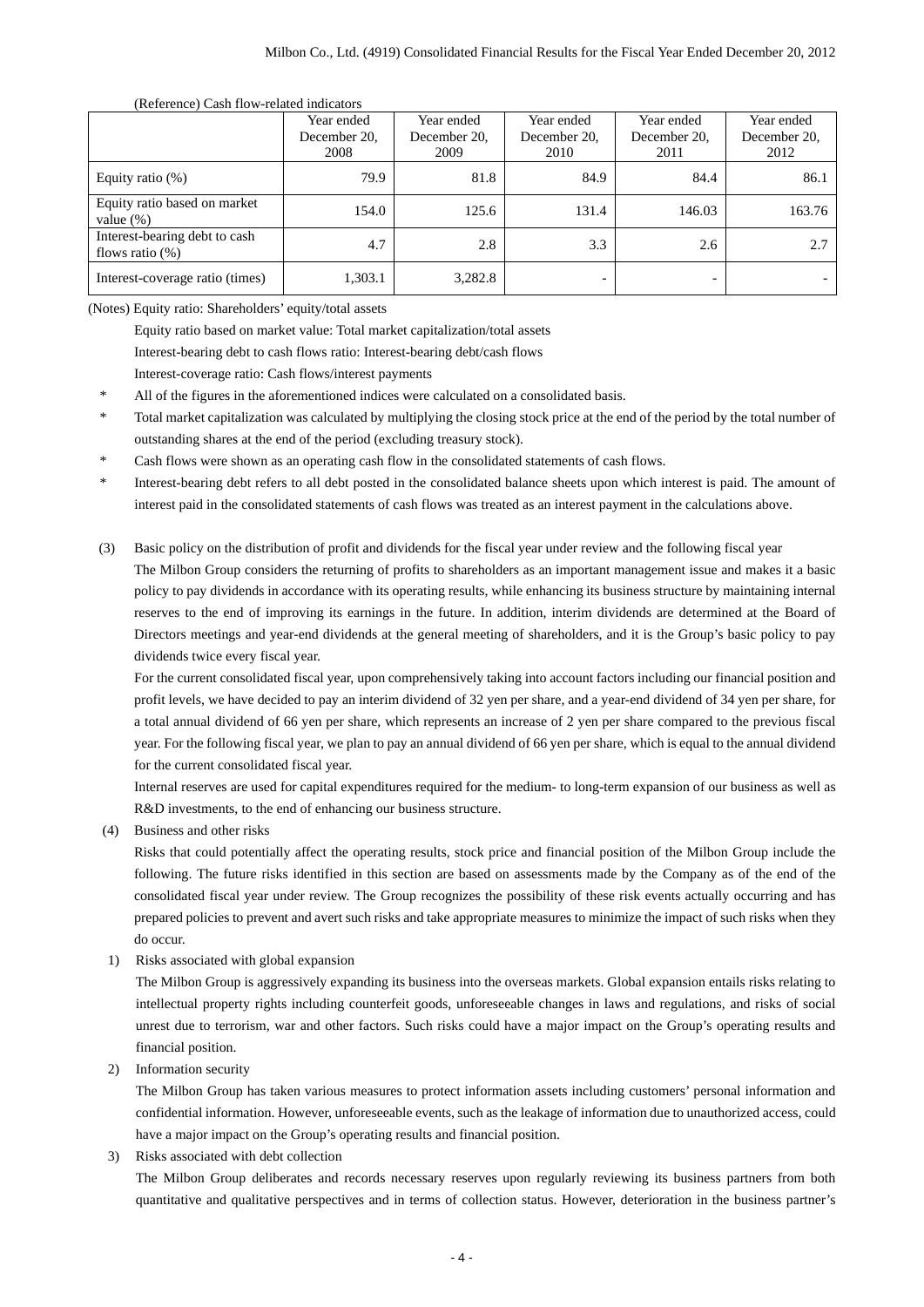credit standing or events such as bankruptcy could have a major impact on the Group's operating results and financial position. 4) Risks associated with major accidents

The Milbon Group utilizes company cars in its sales activities. The Group implements safety measures that places maximum priority on human life, including strict control over driving and the reinforcement of safety training. However, should a major accident event occur, it could lead to the loss of the customers' and the public's trust in the Group and have a major impact on the Group's operating results and financial position.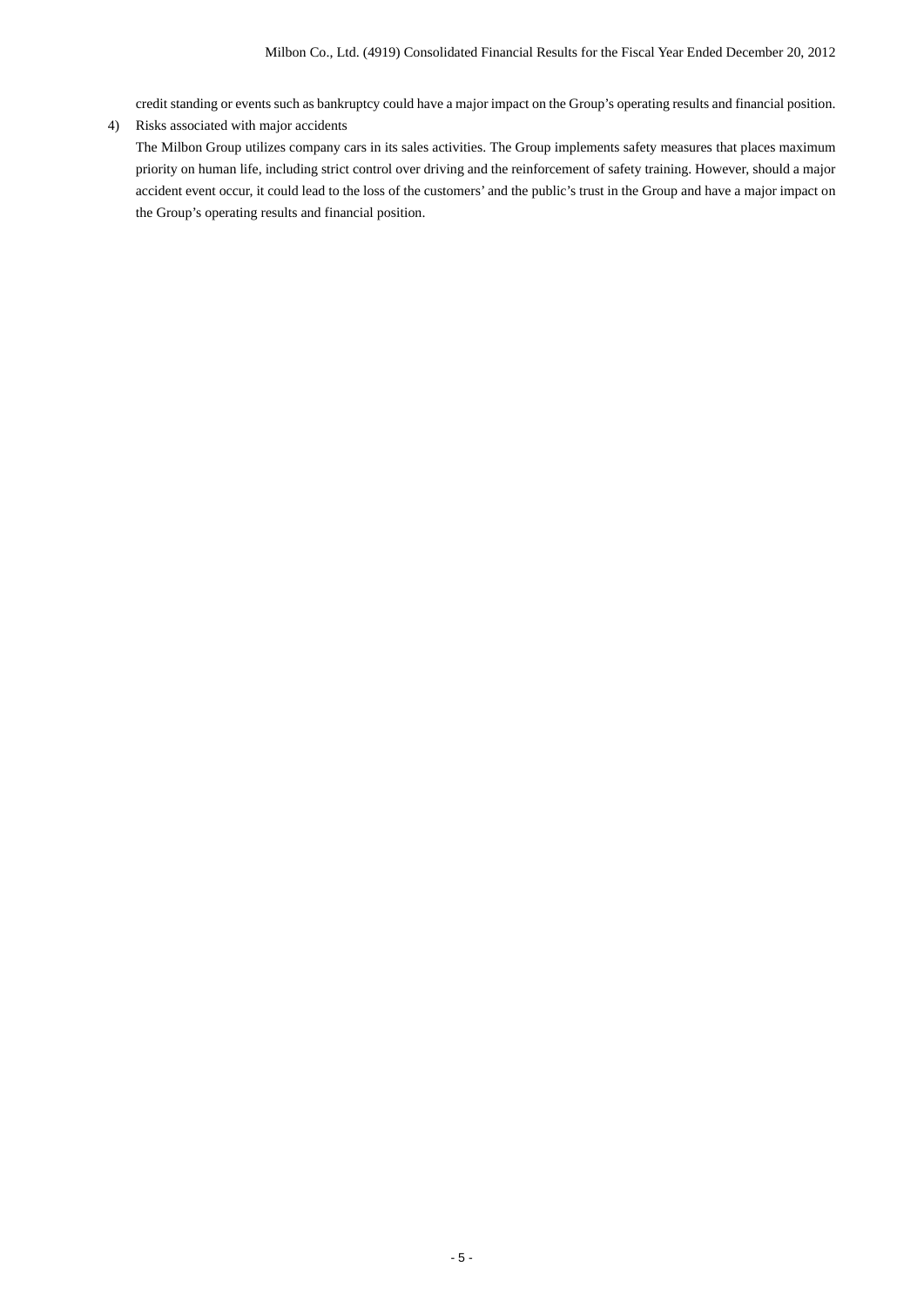## 2. Outline of the Milbon Group

| Name                                    | Location              | Capital Stock                | Main line of<br>business                   | Percentage of<br>voting rights held<br>(% ) | Relationship with the<br>Company                                                                                          |
|-----------------------------------------|-----------------------|------------------------------|--------------------------------------------|---------------------------------------------|---------------------------------------------------------------------------------------------------------------------------|
| (Consolidated subsidiaries)             |                       |                              |                                            |                                             |                                                                                                                           |
| MILBON USA, INC.                        | New York, USA         | USD 2 million                | Sale of hair<br>products                   |                                             | 100.0 Sells the Company's hair<br>products in the U.S.                                                                    |
| Milbon Trading<br>(Shanghai) Co., Ltd.  | Shanghai, China       | JPY 430 million              | Sale of hair<br>products                   |                                             | Sells the Company's hair<br>products in China.<br>100.0 Three executives hold<br>concurrent posts at the<br>Company.      |
| Milbon Korea Co., Ltd.                  | Seoul, South<br>Korea |                              | KRW 3,000 Sale of hair<br>million products |                                             | Sells the Company's hair<br>products in South Korea.<br>100.0 One executive holds a<br>concurrent post at the<br>Company. |
| MILBON (THAILAND) CO., Bangkok,<br>LTD. | Thailand              | THB 230 million sale of hair | Manufacture and<br>products                | 100.0                                       |                                                                                                                           |

(Note) All companies fall under the category of "specified subsidiary."

We have omitted the disclosure of the Company's "Diagram of Business Activities (Business Details)," as there have been no significant changes since the "Diagram of Business Activities (Business Details)" which was contained in the Company's recent Securities Report (submitted on March 16, 2012).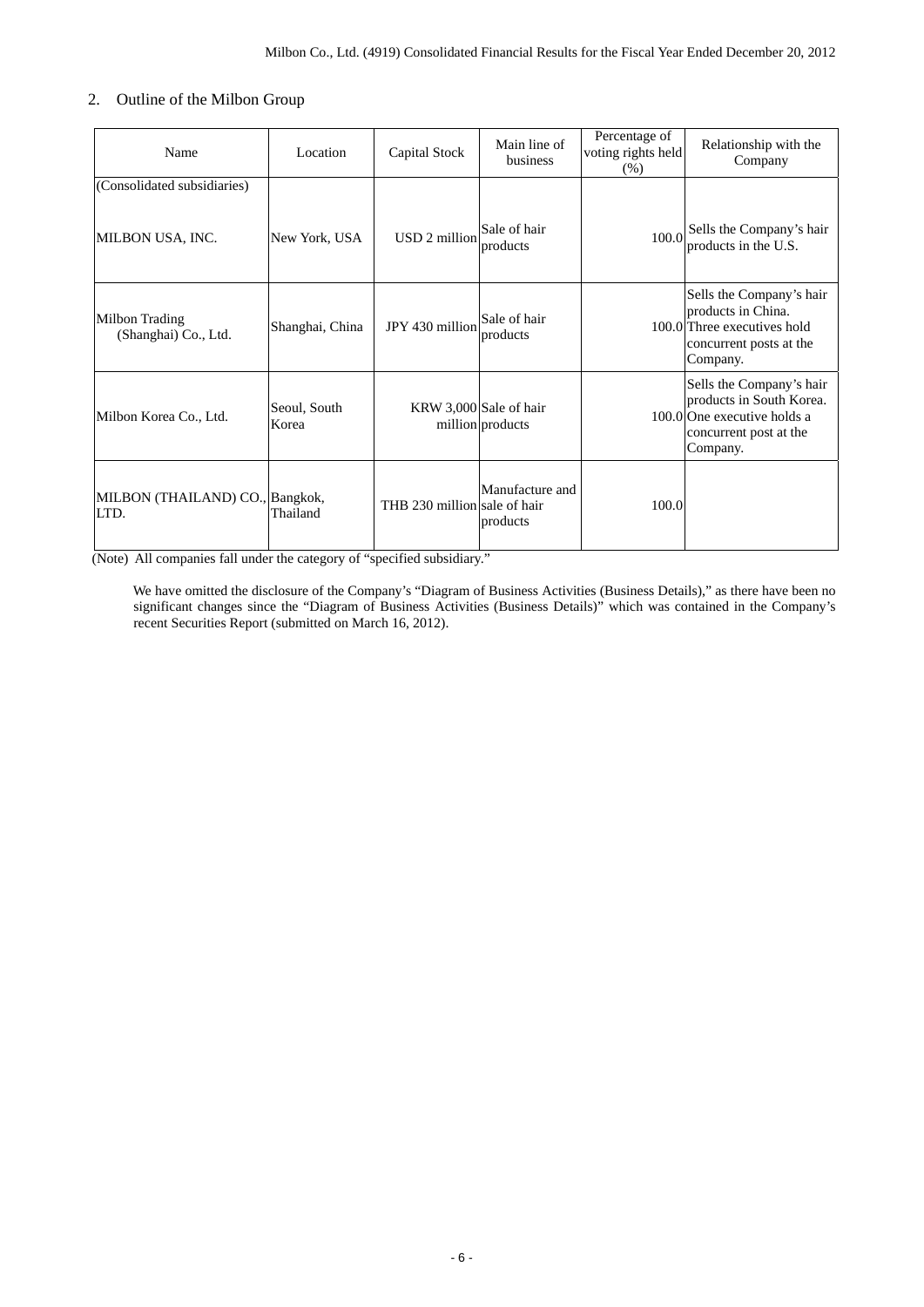### 3. Management policy

(1) Basic management policies

Disclosure of basic management policies has been omitted as there have been no significant changes to the contents disclosed in the Consolidated Financial Statements for the Fiscal Term Ended December 20, 2006 (Disclosed on January 19, 2007). The relevant Consolidated Financial Results may be viewed by accessing the following URL.

(Website of the Company)

URL: http://www.milbon.co.jp

(Website of the Tokyo Stock Exchange (for listed companies)) URL: http://www/tse.or.jp/listing/compsearch/index.html

(2) Medium- to long-term management strategies and target management indices

The Milbon Group, in the "Medium Term 5-Year Business Vision (2010-2014)," has set forth the following global vision: "Milbon aims to be the global No.1, first as a Japanese professional manufacturer, by cultivating global field ideas through human resource development and training in order for hair designers to achieve their goals." The Milbon Group aims to achieve consolidated net sales of 25,000 million yen and overseas sales to total sales ratio of 10.5% in 2014, the final year of the 5-year plan.

In terms of the strategies by areas, we will establish the strong No.1 position in Japan, as it is the foundation for globalization. For North America, as the symbol of globalization, we create the basis for the Group's existence and the core of all field activities. We will also cultivate Asian markets and establish its profit structure as a cornerstone of the Group's global growth strategies. We will pursue opportunities to enter the European market, as a source of globalization. As part of our initiatives toward globalization, we will aim for global growth by establishing a global organizational control, fostering global human resources, expanding into new areas and establishing an overseas production framework.

- (3) Tasks to be addressed by the Company
	- 1) In the marketing system, establish a program for fostering field persons, including the recruiting of local employees, and enhance the quality of marketing activities and educational assistance at the hair salons, to the end of further evolving our field person (trainer/sales staff) strategy.
	- 2) In product development, further improve TAC (Target Authority Customer) product development system, which catches the latest changes in hair design trends and utilizes such information in development.
	- 3) Promote the establishment of an efficient high-mix variable volume production system, and promote a subcontracted production in areas outside of Mie prefecture, in order to avoid disaster risk as the production facilities are concentrated there.
	- 4) Promote optimization of the supply chain and greater precision of the production plan, to the end of reducing losses from the disposal of inventories and improving inventory turnover.
	- 5) In order to advance our global vision, develop a system for fostering human resources capable of international business activities, executives with a keen sense of management and specialists.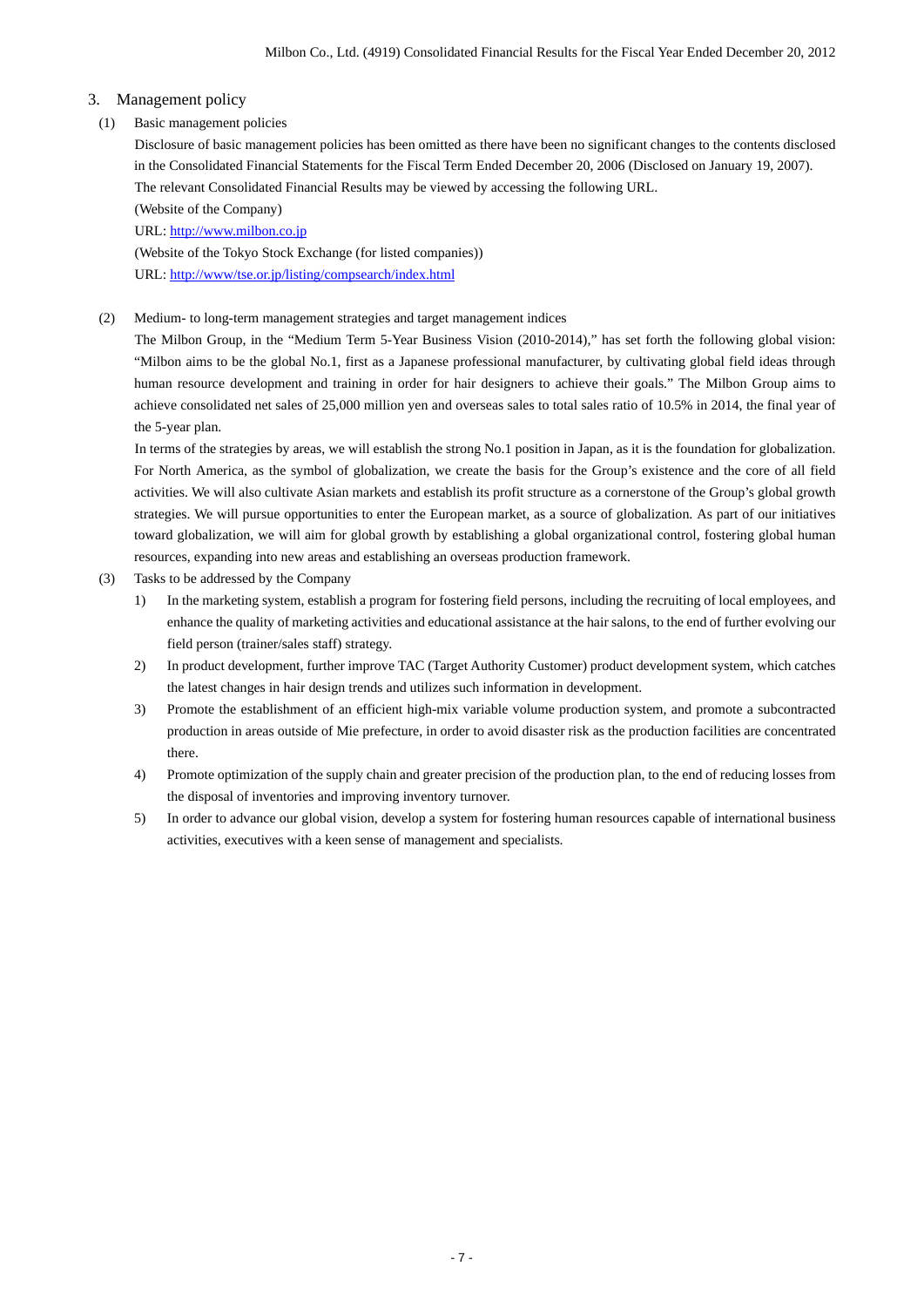# 4. Consolidated Financial Statements

(1) Consolidated Balance Sheets

|                                        |                                   | (Thousand yen)                   |
|----------------------------------------|-----------------------------------|----------------------------------|
|                                        | Previous Consolidated Fiscal Year | Current Consolidated Fiscal Year |
|                                        | (As of December 20, 2011)         | (As of December 20, 2012)        |
| Assets                                 |                                   |                                  |
| <b>Current</b> assets                  |                                   |                                  |
| Cash and deposits                      | 5,079,642                         | 6,066,322                        |
| Notes and accounts receivable - trade  | 3,031,626                         | 2,964,933                        |
| Merchandise and finished goods         | 1,678,930                         | 1,775,588                        |
| Work in process                        | 16,428                            | 18,754                           |
| Raw materials and supplies             | 526,193                           | 522,000                          |
| Deferred tax assets                    | 203,837                           | 179,190                          |
| Other                                  | 91,566                            | 113,719                          |
| Allowance for doubtful accounts        | (11,616)                          | (40, 939)                        |
| Total current assets                   | 10,616,608                        | 11,599,570                       |
| Noncurrent assets                      |                                   |                                  |
| Property, plant and equipment          |                                   |                                  |
| Buildings and structures               | 7,320,438                         | 7,354,033                        |
| Accumulated depreciation               | (3,461,952)                       | (3,741,699)                      |
| Buildings and structures, net          | 3,858,485                         | 3,612,333                        |
| Machinery, equipment and vehicles      | 4,107,016                         | 4,353,063                        |
| Accumulated depreciation               | (3,182,584)                       | (3,465,615)                      |
| Machinery, equipment and vehicles, net | 924,432                           | 887,448                          |
| Land                                   | 4,763,766                         | 4,763,766                        |
| Construction in progress               | 12,244                            | 85,294                           |
| Other                                  | 1,831,212                         | 1,767,460                        |
| Accumulated depreciation               | (1,636,739)                       | (1, 586, 871)                    |
| Other, net                             | 194,473                           | 180,588                          |
| Total property, plant and equipment    | 9,753,401                         | 9,529,431                        |
| Intangible assets                      | 512,138                           | 526.433                          |
| Investments and other assets           |                                   |                                  |
| Investment securities                  | 1,017,033                         | 1,136,817                        |
| Deferred tax assets                    | 430,616                           | 397,060                          |
| Other                                  | 291,661                           | 542.404                          |
| Allowance for doubtful accounts        | (28, 772)                         | (69,240)                         |
| Total investments and other assets     | 1,710,540                         | 2,007,041                        |
| Total noncurrent assets                | 11,976,079                        | 12,062,905                       |
| Total assets                           | 22,592,688                        | 23.662.476                       |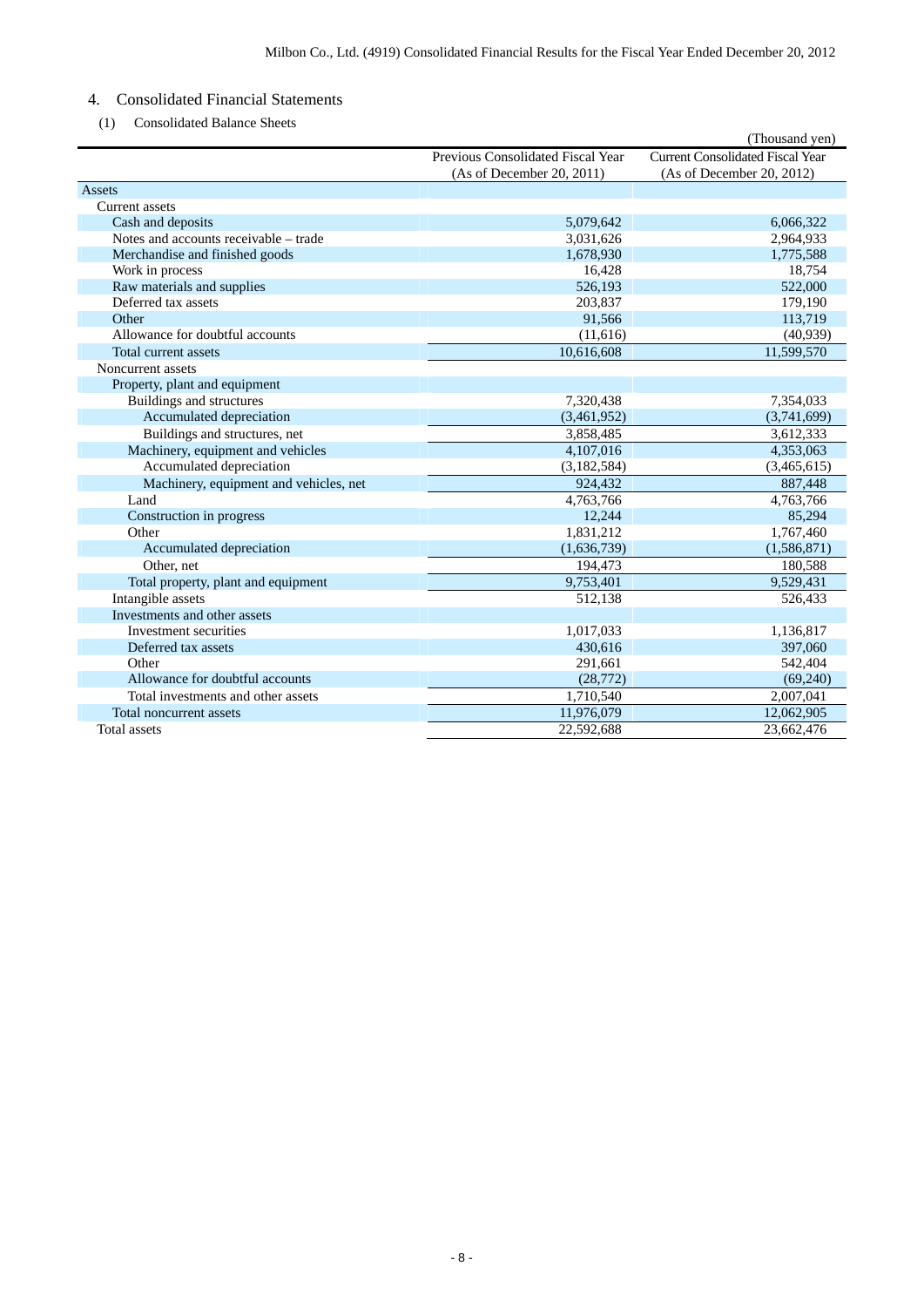|                                                       |                                   | (Thousand yen)                          |
|-------------------------------------------------------|-----------------------------------|-----------------------------------------|
|                                                       | Previous Consolidated Fiscal Year | <b>Current Consolidated Fiscal Year</b> |
|                                                       | (As of December 20, 2011)         | (As of December 20, 2012)               |
| Liabilities                                           |                                   |                                         |
| <b>Current liabilities</b>                            |                                   |                                         |
| Accounts payable – trade                              | 419,740                           | 482,028                                 |
| Accounts payable - other                              | 1,448,203                         | 1,558,946                               |
| Income taxes payable                                  | 1,016,927                         | 647,791                                 |
| Provision for sales returns                           | 45,735                            | 20,978                                  |
| Provision for bonuses                                 | 68,354                            | 71,204                                  |
| Other                                                 | 329,065                           | 316,840                                 |
| Total current liabilities                             | 3,328,026                         | 3,097,790                               |
| Noncurrent liabilities                                |                                   |                                         |
| Provision for retirement benefits                     | 11,612                            | 46,231                                  |
| Provision for loss on guarantees                      | 37,200                            |                                         |
| Other                                                 | 156,276                           | 151,128                                 |
| Total noncurrent liabilities                          | 205,088                           | 197,359                                 |
| <b>Total liabilities</b>                              | 3,533,115                         | 3,295,150                               |
| Net assets                                            |                                   |                                         |
| Shareholders' equity                                  |                                   |                                         |
| Capital stock                                         | 2,000,000                         | 2,000,000                               |
| Capital surplus                                       | 199.120                           | 199.120                                 |
| Retained earnings                                     | 17,257,339                        | 18,476,098                              |
| Treasury stock                                        | (48, 652)                         | (51,035)                                |
| Total shareholders' equity                            | 19,407,806                        | 20,624,182                              |
| Accumulated other comprehensive income                |                                   |                                         |
| Valuation difference on available-for-sale securities | (206, 624)                        | (129, 363)                              |
| Foreign currency translation adjustment               | (141,609)                         | (127, 493)                              |
| Total accumulated other comprehensive income          | (348, 233)                        | (256, 856)                              |
| Total net assets                                      | 19,059,573                        | 20,367,325                              |
| Total liabilities and net assets                      | 22,592,688                        | 23.662.476                              |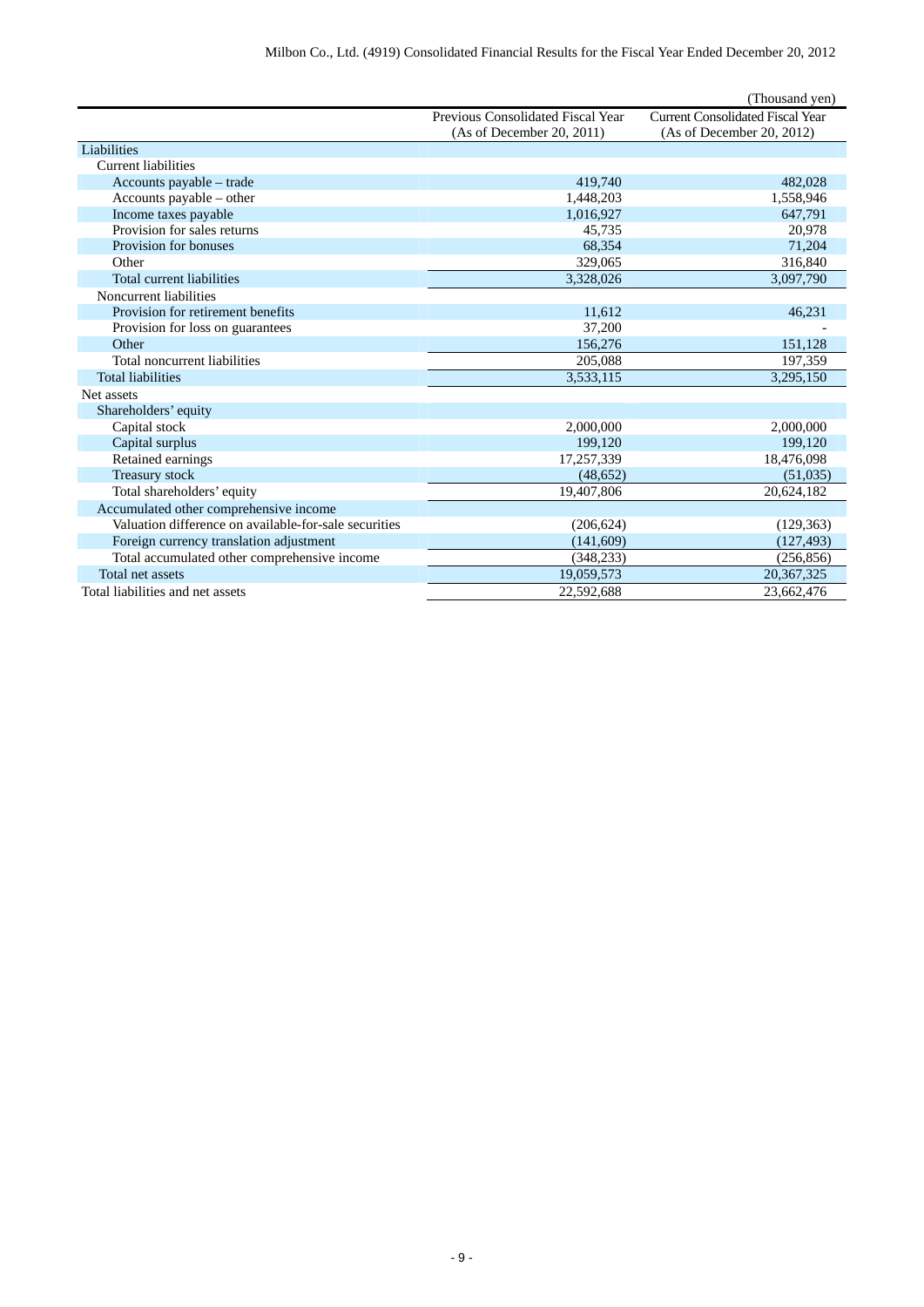- (2) Consolidated Statements of Earnings and Consolidated Statements of Comprehensive Income
	- Consolidated Statements of Earnings

Consolidated Fiscal Year Ended December 20, 2011 and 2012

|                                                           |                          | (Thousand yen)           |
|-----------------------------------------------------------|--------------------------|--------------------------|
|                                                           | <b>Fiscal Year Ended</b> | <b>Fiscal Year Ended</b> |
|                                                           | December 20, 2011        | December 20, 2012        |
|                                                           | (December 21, 2010 -     | (December 21, 2011 -     |
|                                                           | December 20, 2011)       | December 20, 2012)       |
| Net sales                                                 | 20,526,742               | 21,887,379               |
| Cost of sales                                             | 6,906,735                | 7,053,704                |
| Gross profit                                              | 13,620,006               | 14,833,674               |
| Selling, general and administrative expenses              | 9,827,881                | 10,847,413               |
| Operating income                                          | 3,792,125                | 3,986,260                |
| Non-operating income                                      |                          |                          |
| Interest income                                           | 1.103                    | 4,063                    |
| Dividends income                                          | 34,194                   | 33,555                   |
| Company house defrayment income                           | 52,637                   | 57,711                   |
| Foreign exchange gains                                    |                          | 12,118                   |
| Insurance cancellation margin of profit                   | 7,813                    |                          |
| Other                                                     | 11,367                   | 13,063                   |
| Total non-operating income                                | 107,117                  | 120,512                  |
| Non-operating expenses                                    |                          |                          |
| Sales discounts                                           | 342,744                  | 371,176                  |
| Other                                                     | 10.661                   | 230                      |
| Total non-operating expenses                              | 353,405                  | 371,406                  |
| Ordinary income                                           | 3,545,837                | 3,735,366                |
| Extraordinary income                                      |                          |                          |
| Insurance proceeds                                        | 498,102                  |                          |
| Gain on sales of investment securities                    | 1,555                    |                          |
| Reversal of allowance for doubtful accounts               | 7,391                    |                          |
| Reversal of provision for loss on guarantees              | 1,200                    |                          |
| Total extraordinary income                                | 508,250                  |                          |
| <b>Extraordinary</b> loss                                 |                          |                          |
| Loss on retirement of noncurrent assets                   | 5,269                    | 138,702                  |
| Loss on valuation of investment securities                | 73,123                   |                          |
| Provision of allowance for doubtful accounts              |                          | 12,647                   |
| Loss on adjustment for changes of accounting standard for | 28,320                   |                          |
| asset retirement obligations                              |                          |                          |
| Total extraordinary losses                                | 106,713                  | 151,349                  |
| Income before income taxes and minority interests         | 3,947,374                | 3,584,016                |
| Income taxes – current                                    | 1,626,085                | 1,440,032                |
| Income taxes - deferred                                   | 16,359                   | 15,679                   |
| Total income taxes                                        | 1,642,445                | 1,455,711                |
| Income before minority interests                          | 2,304,928                | 2,128,304                |
| Net income                                                | 2,304,928                | 2,128,304                |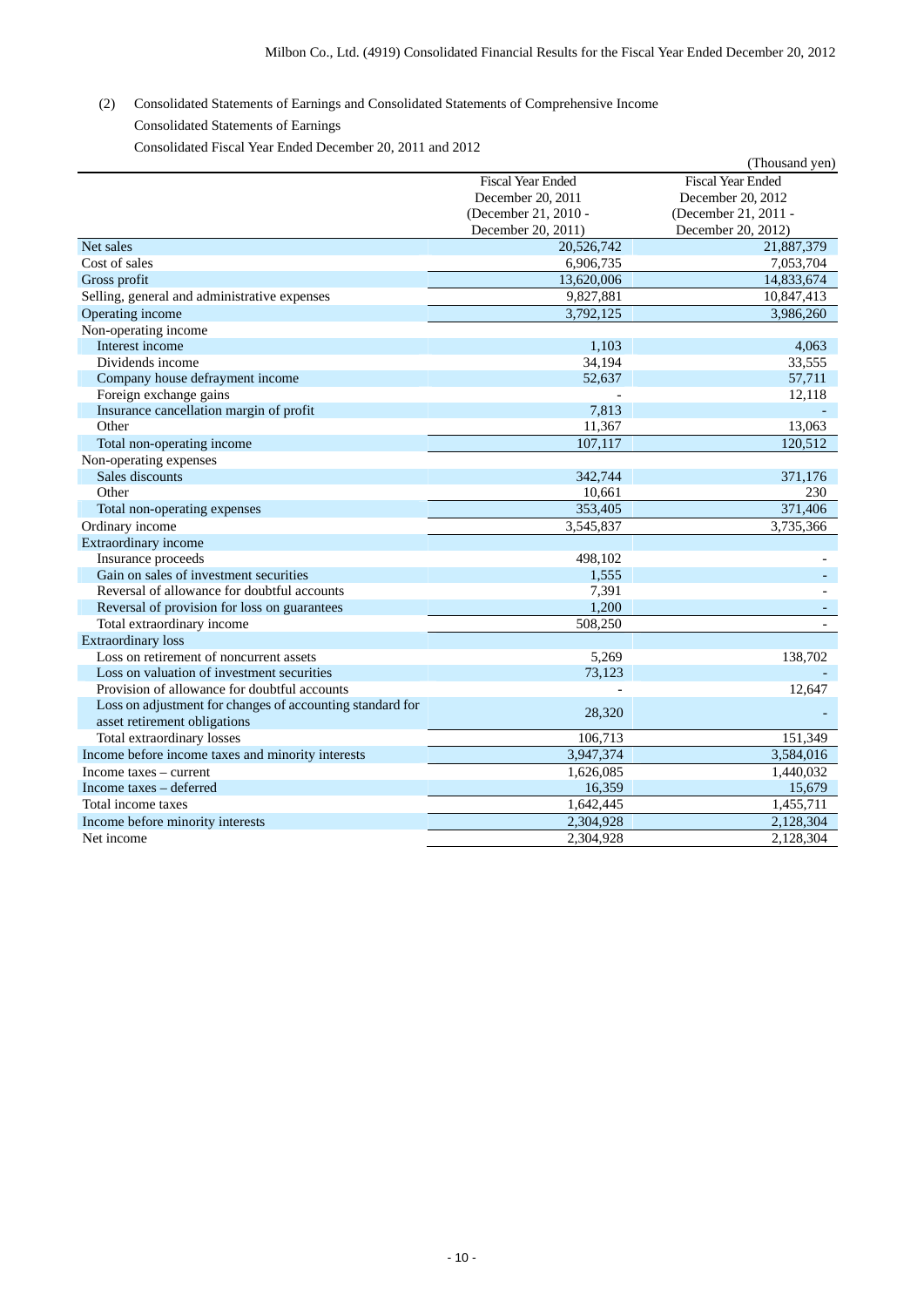Consolidated Statements of Comprehensive Income

Consolidated Fiscal Year Ended December 20, 2011 and 2012

|                                                           |                          | (Thousand yen)           |
|-----------------------------------------------------------|--------------------------|--------------------------|
|                                                           | <b>Fiscal Year Ended</b> | <b>Fiscal Year Ended</b> |
|                                                           | December 20, 2011        | December 20, 2012        |
|                                                           | (December 21, 2010 -     | (December 21, 2011 -     |
|                                                           | December 20, 2011)       | December 20, 2012)       |
| Income before minority interests                          | 2,304,928                | 2,128,304                |
| Other comprehensive income                                |                          |                          |
| Valuation difference on available-for-sale securities     | (65, 344)                | 77,260                   |
| Foreign currency translation adjustment                   | (41, 547)                | 14,115                   |
| Total other comprehensive income                          | (106, 891)               | 91,376                   |
| Comprehensive income                                      | 2,198,037                | 2,219,681                |
| Comprehensive income attributable to                      |                          |                          |
| Comprehensive income attributable to owners of the parent | 2,198,037                | 2,219,681                |
| Comprehensive income attributable to minority interests   | $\overline{\phantom{a}}$ |                          |
|                                                           |                          |                          |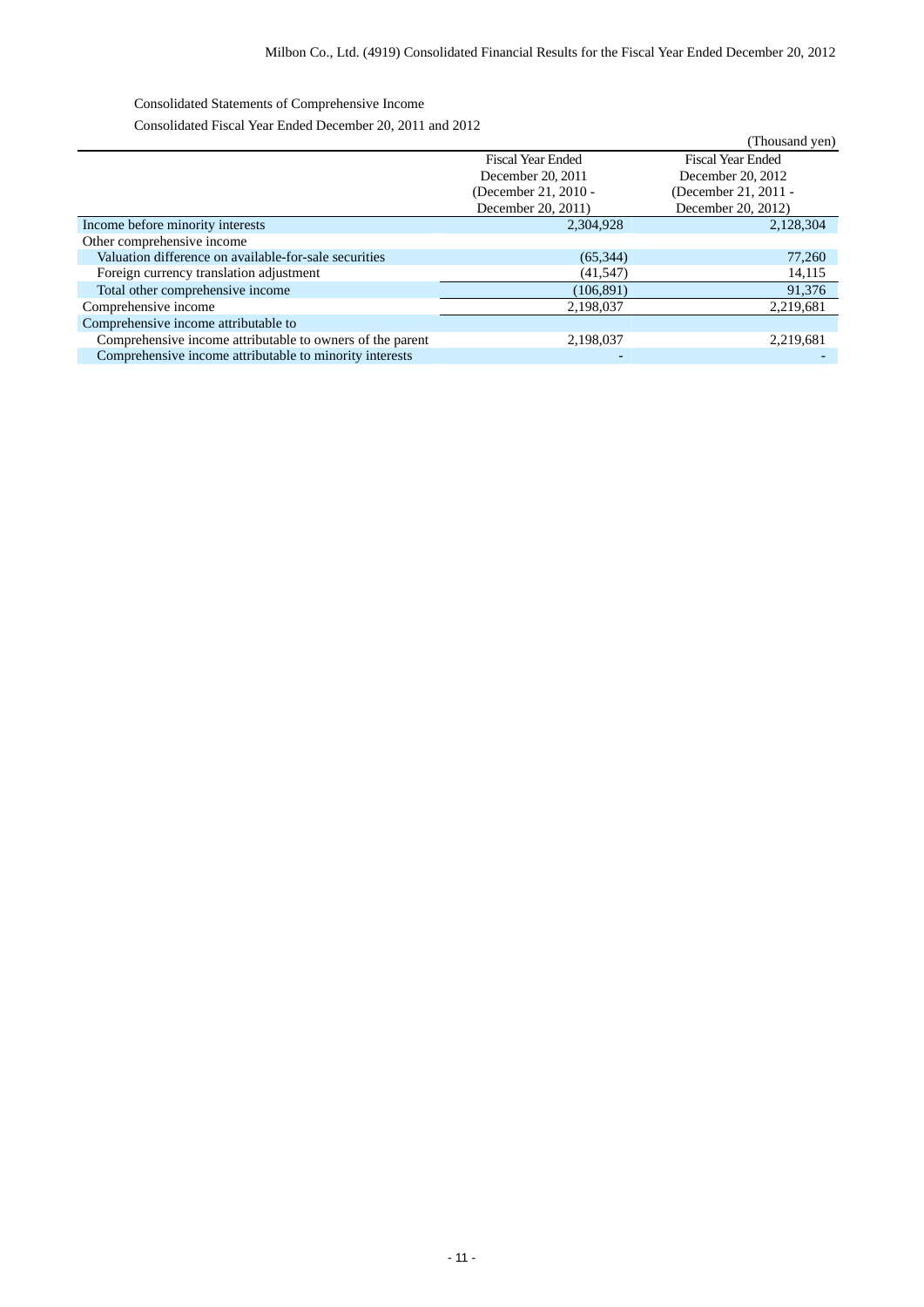## (3) Consolidated Statements of Changes in Shareholders' Equity

|                                            |                          | (Thousand yen)           |
|--------------------------------------------|--------------------------|--------------------------|
|                                            | <b>Fiscal Year Ended</b> | <b>Fiscal Year Ended</b> |
|                                            | December 20, 2011        | December 20, 2012        |
|                                            | (December 21, 2010 -     | (December 21, 2011 -     |
|                                            | December 20, 2011)       | December 20, 2012)       |
| Shareholders' equity                       |                          |                          |
| Capital stock                              |                          |                          |
| Balance at the beginning of current period | 2,000,000                | 2,000,000                |
| Changes of items during the period         |                          |                          |
| Total changes of items during the period   |                          |                          |
| Balance at the end of current period       | 2,000,000                | 2,000,000                |
| Capital surplus                            |                          |                          |
| Balance at the beginning of current period | 199,120                  | 199,120                  |
| Changes of items during the period         |                          |                          |
| Total changes of items during the period   |                          |                          |
| Balance at the end of current period       | 199,120                  | 199,120                  |
| Retained earnings                          |                          |                          |
| Balance at the beginning of current period | 15,779,971               | 17,257,339               |
| Changes of items during the period         |                          |                          |
| Dividends from surplus                     | (827,030)                | (909, 531)               |
| Net income                                 | 2,304,928                | 2,128,304                |
| Disposal of treasury stock                 | (529)                    | (14)                     |
| Total changes of items during the period   | 1,477,367                | 1,218,758                |
| Balance at the end of current period       | 17,257,339               | 18,476,098               |
| Treasury stock                             |                          |                          |
| Balance at the beginning of current period | (38, 254)                | (48, 652)                |
| Changes of items during the period         |                          |                          |
| Purchase of treasury stock                 | (12,710)                 | (2,481)                  |
| Disposal of treasury stock                 | 2,312                    | 98                       |
| Total changes of items during the period   | (10, 398)                | (2, 382)                 |
| Balance at the end of current period       | (48, 652)                | (51,035)                 |
| Total shareholders' equity                 |                          |                          |
| Balance at the beginning of current period | 17,940,836               | 19,407,806               |
| Changes of items during the period         |                          |                          |
| Dividends from surplus                     | (827,030)                | (909, 531)               |
| Net income                                 | 2,304,928                | 2,128,304                |
| Purchase of treasury stock                 | (12,710)                 | (2,481)                  |
| Disposal of treasury stock                 | 1,782                    | 84                       |
| Total changes of items during the period   | 1,466,969                | 1,216,376                |
| Balance at the end of current period       | 19,407,806               | 20,624,182               |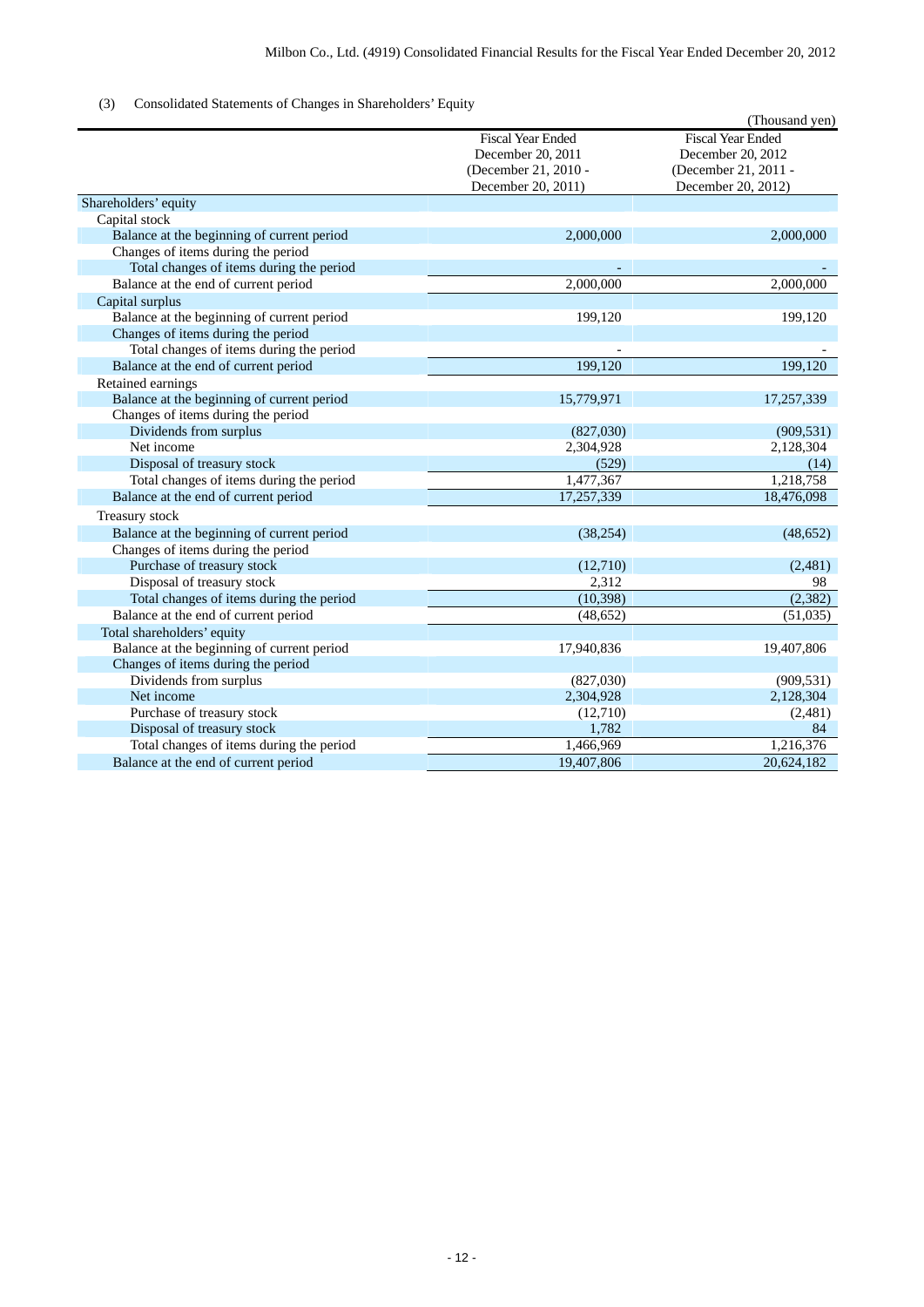|                                                       |                          | (Thousand yen)           |
|-------------------------------------------------------|--------------------------|--------------------------|
|                                                       | <b>Fiscal Year Ended</b> | <b>Fiscal Year Ended</b> |
|                                                       | December 20, 2011        | December 20, 2012        |
|                                                       | (December 21, 2010 -     | (December 21, 2011 -     |
|                                                       | December 20, 2011)       | December 20, 2012)       |
| Accumulated other comprehensive income                |                          |                          |
| Valuation difference on available-for-sale securities | (141, 280)               | (206, 624)               |
| Balance at the beginning of current period            |                          |                          |
| Changes of items during the period                    |                          |                          |
| Net changes of items other than shareholders' equity  | (65, 344)                | 77,260                   |
| Total changes of items during the period              | (65, 344)                | 77,260                   |
| Balance at the end of current period                  | (206, 624)               | (129, 363)               |
| Foreign currency translation adjustment               |                          |                          |
| Balance at the beginning of current period            | (100, 061)               | (141,609)                |
| Changes of items during the period                    |                          |                          |
| Net changes of items other than shareholders' equity  | (41, 547)                | 14,115                   |
| Total changes of items during the period              | (41, 547)                | 14,115                   |
| Balance at the end of current period                  | (141,609)                | (127, 493)               |
| Total accumulated other comprehensive income          |                          |                          |
| Balance at the beginning of current period            | (241, 341)               | (348, 233)               |
| Changes of items during the period                    |                          |                          |
| Net changes of items other than shareholders' equity  | (106, 891)               | 91,376                   |
| Total changes of items during the period              | (106, 891)               | 91,376                   |
| Balance at the end of current period                  | (348, 233)               | (256, 856)               |
| Total net assets                                      |                          |                          |
| Balance at the beginning of current period            | 17,699,495               | 19,059,573               |
| Changes of items during the period                    |                          |                          |
| Dividends from surplus                                | (827,030)                | (909, 531)               |
| Net income                                            | 2,304,928                | 2,128,304                |
| Purchase of treasury stock                            | (12,710)                 | (2,481)                  |
| Disposal of treasury stock                            | 1,782                    | 84                       |
| Net changes of items other than shareholders' equity  | (106, 891)               | 91,376                   |
| Total changes of items during the period              | 1,360,078                | 1,307,752                |
| Balance at the end of current period                  | 19.059.573               | 20,367,325               |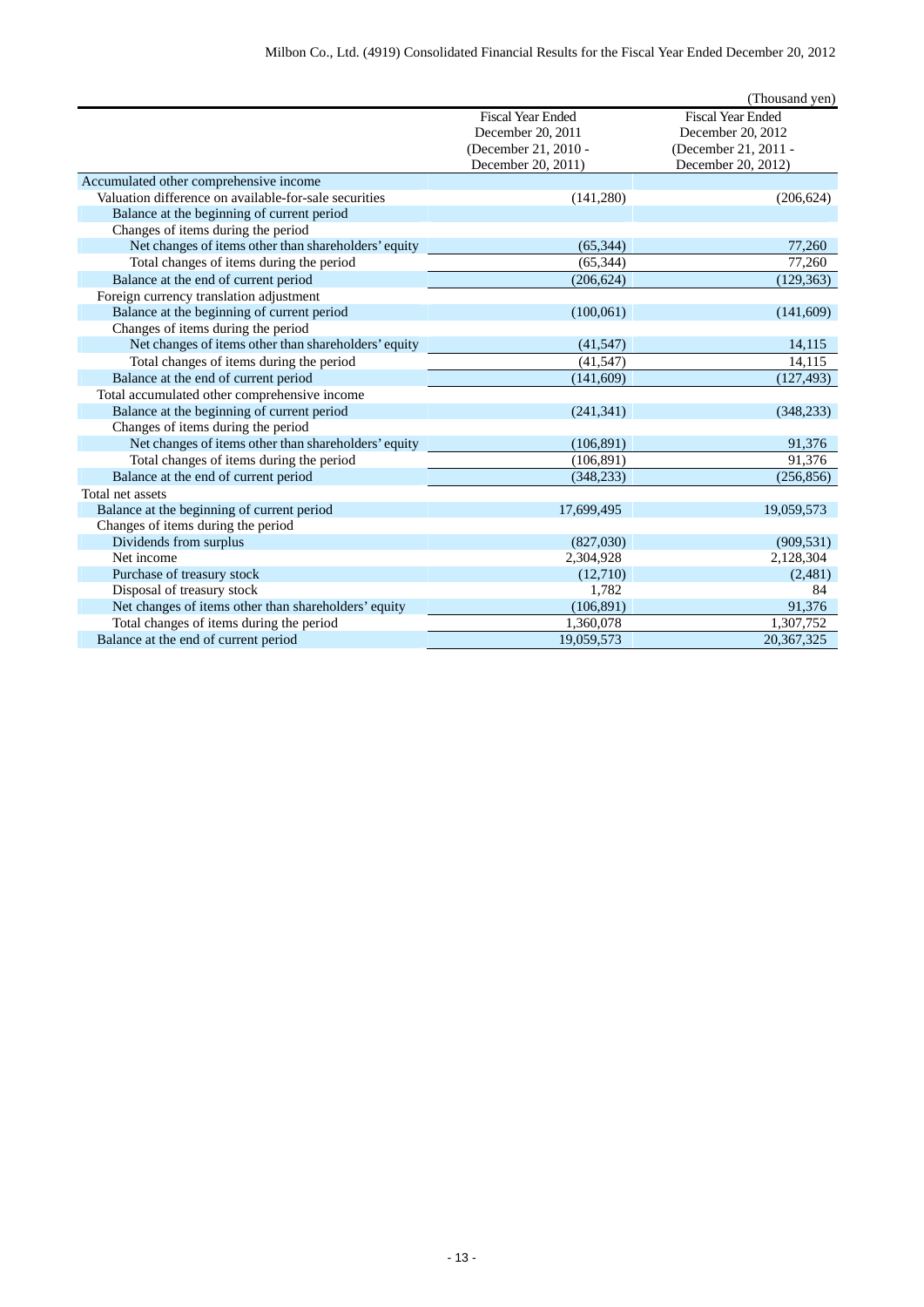## (4) Consolidated Statements of Cash Flows

|                                                           |                          | (Thousand yen)           |
|-----------------------------------------------------------|--------------------------|--------------------------|
|                                                           | <b>Fiscal Year Ended</b> | <b>Fiscal Year Ended</b> |
|                                                           | December 20, 2011        | December 20, 2012        |
|                                                           | (December 21, 2010 -     | (December 21, 2011 -     |
|                                                           | December 20, 2011)       | December 20, 2012)       |
| Net cash provided by (used in) operating activities       |                          |                          |
| Income before income taxes and minority interests         | 3,947,374                | 3,584,016                |
| Depreciation and amortization                             | 1,014,887                | 952,259                  |
| Increase (decrease) in allowance for doubtful accounts    | (5,488)                  | 69,497                   |
| Increase (decrease) in provision for bonuses              | 3,079                    | 2,823                    |
| Increase (decrease) in provision for sales returns        | 26,660                   | (24,756)                 |
| Increase (decrease) in provision for loss on guarantees   | (1,200)                  | (37,200)                 |
| Increase (decrease) in provision for retirement benefits  | 10,848                   | 34,423                   |
| Decrease (increase) in prepaid pension costs              | 10,461                   |                          |
| Interest and dividends income                             | (35,297)                 | (37, 618)                |
| Insurance income                                          | (498, 102)               |                          |
| Foreign exchange losses (gains)                           | 4,891                    | (2,208)                  |
| Loss (gain) on sales of investment securities             | (1, 555)                 |                          |
| Loss (gain) on valuation of investment securities         | 73,123                   |                          |
| Loss on retirement of noncurrent assets                   | 5,269                    | 138,702                  |
| Loss on adjustment for changes of accounting standard for | 28,320                   |                          |
| asset retirement obligations                              |                          |                          |
| Decrease (increase) in notes and accounts                 | (176,206)                | 67,527                   |
| receivable-trade                                          |                          |                          |
| Decrease (increase) in inventories                        | (19, 870)                | (86,089)                 |
| Increase (decrease) in notes and accounts payable-trade   | (41, 654)                | 61,220                   |
| Other, net                                                | 260,371                  | 25,067                   |
| Subtotal                                                  | 4,605,911                | 4,747,665                |
| Interest and dividends income received                    | 35,550                   | 35,463                   |
| Payments for directors' retirement benefits               | (248, 854)               |                          |
| Income taxes paid                                         | (1,234,683)              | (1,805,740)              |
| Net cash provided by (used in) operating activities       | 3,157,924                | 2,977,387                |
| Net cash provided by (used in) investing activities       |                          |                          |
| Proceeds from sales of investment securities              | 9,208                    |                          |
| Purchase of property, plant and equipment                 | (305, 345)               | (687, 773)               |
| Purchase of intangible assets                             | (213, 698)               | (176, 386)               |
| Payments of loans receivable                              | (5,670)                  | (10, 441)                |
| Collection of loans receivable                            | 20,046                   | 18,957                   |
| Payments into time deposits                               | (1,211)                  | (424, 418)               |
| Payments for guarantee deposits                           | (19, 540)                | (23,606)                 |
| Proceeds from collection of guarantee deposits            | 22,447                   | 3,623                    |
| Purchase of insurance funds                               | (2,762)                  | (201, 486)               |
| Proceeds from cancellation of insurance funds             | 601,373                  |                          |
| Other, net                                                | (3,801)                  | (5,023)                  |
| Net cash provided by (used in) investing activities       | 101,045                  | (1,506,555)              |